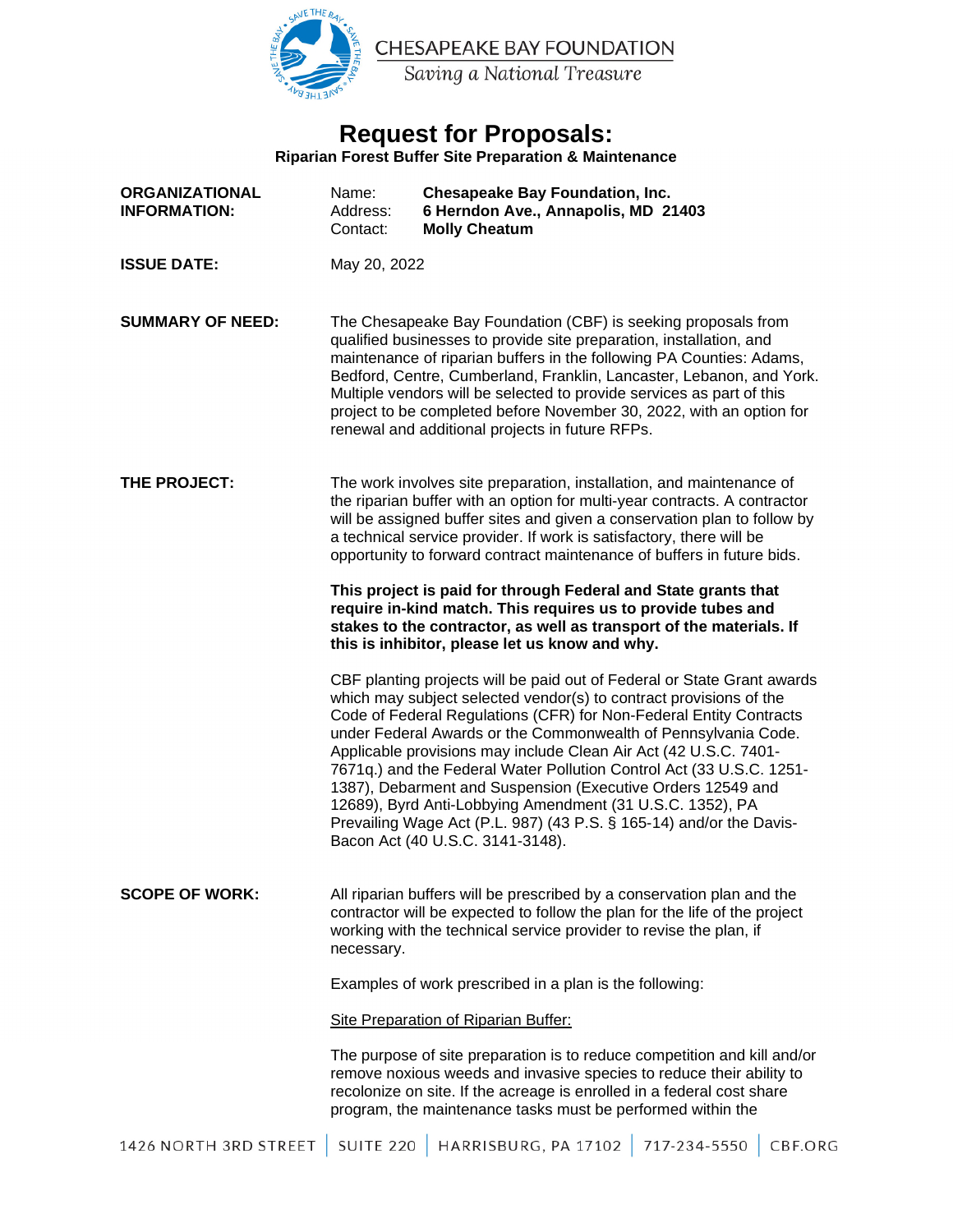specifications of the property owner's federal agreement.

Site preparation activities to accomplish this purpose could include, but are not limited to:

- Herbicide spraying in a 3-foot radius in the location of the trees to be planted to reduce competition. Spraying could also be completed in a 3-foot wide continuous strip. Applications shall include a glyphosate-based herbicide, appropriate surfactant and a pre-emergent herbicide which achieves 3-4 months of suppression of re-growth.
- Invasive species removal in area of tree planting.
- Mowing to reduce competition.
- Stone mulching around individual trees.

#### Installation of Riparian Buffer:

Installation activities could include, but are not limited to:

- Planting of native tree or shrub species is required.
- Using containerized stock generally 24" tall is recommended.
- Use of shelters and stakes that allow trees to burst out with no damage.

#### Maintenance of Riparian Buffer:

Maintenance activities could include but are not limited to:

- Maintenance of tree tubes to ensure they are providing the function of preventing rodents from entering the shelter as well as preventing deer damage.
- Repair or replacement of downed, damaged, loose, leaning or missing shelters/stakes
- Re-drive any loose stakes; return at least to soil level any shelters with bottoms above soil level to eliminate any air gaps
- Repair or remove any shelters presently damaging or likely to damage trees before the next check
- Remove nets where trees are in direct contact with net or likely to contact nets before next check
- Mark any dead trees and shrubs for replanting
- Tree shelters that do NOT have a high likelihood of coming off trees by themselves without any harm to trees shall be manually removed at the appropriate time.
- Herbicide spraying in a 3-foot radius around the tree tubes to reduce competition.
- Replant of native tree seedlings.

#### **Standards:**

As applicable, activities will fall within the activities allowable under a conservation plan or in accordance with any other federal/state cost share program guidelines. The contractor will be provided instruction – at a mutually agreeable time - to ensure that the contractor is fully informed of all restrictions. Activities performed at each site would be site specific and would not need to include all tasks outlined above.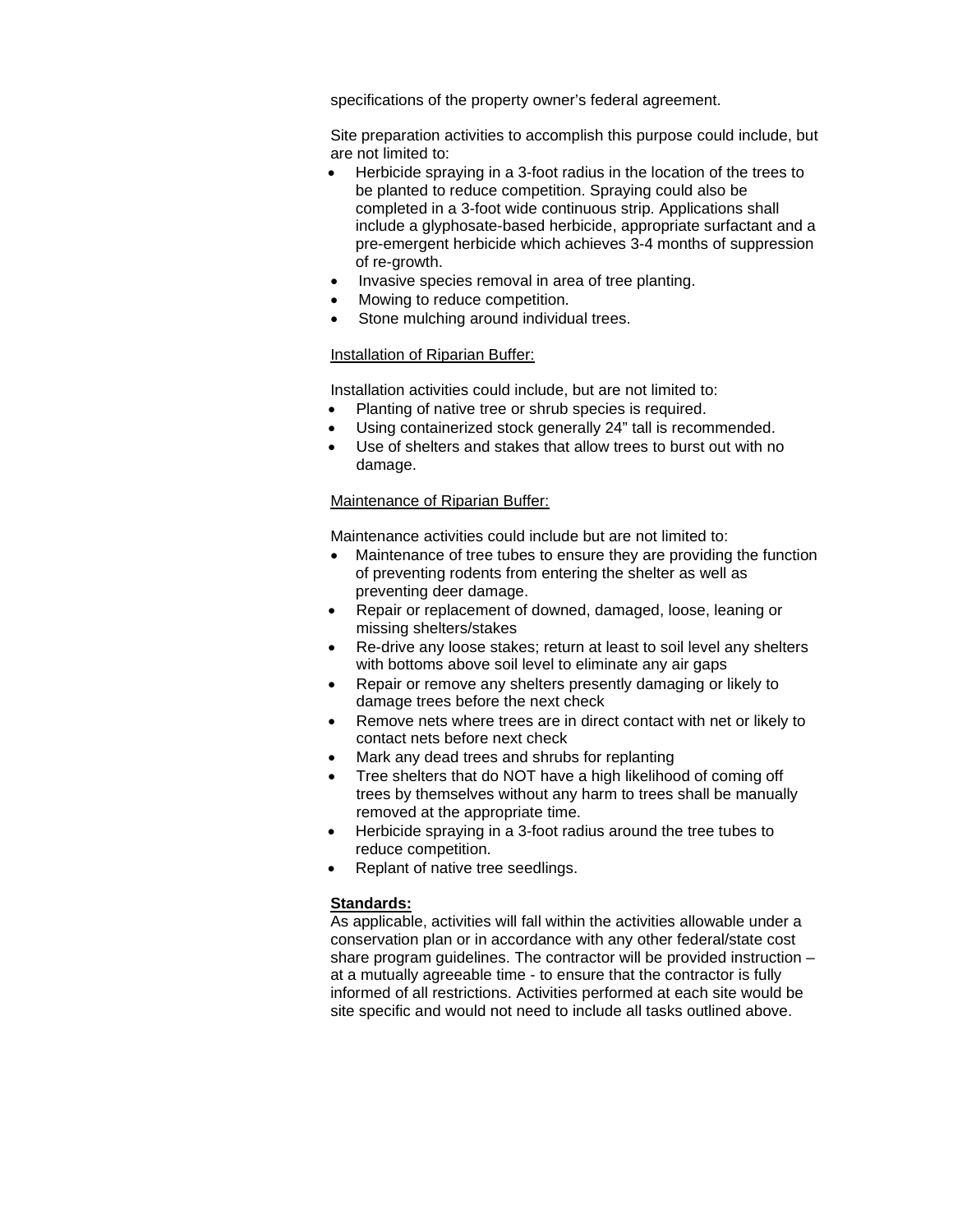**THE SCHEDULE:** This schedule outlines the major activities that will occur in this bid process and the due dates. Any changes in deadlines will be communicated to all contractors in writing.

| <b>Activity</b>                     | Date/Time              |  |
|-------------------------------------|------------------------|--|
| <b>RFP Released</b>                 | Friday, May 20, 2022   |  |
| Pre-bid Meeting (Virtual)           | By request             |  |
| <b>Proposal Submission Deadline</b> | Friday, June 17, 2022  |  |
| <b>Proposal Review</b>              | June 20-24, 2022       |  |
| Award                               | Monday, June 27, 2022  |  |
| <b>Contract Timeline</b>            | July, 2022             |  |
| Deliverable Timeline                | August - November 2022 |  |
| Payment                             | Net 45 days            |  |

### **PROPOSAL FORMAT AND SUBMISSION REQUIREMENTS:**

CBF requests that your proposal be delivered electronically to CBF staff member Molly Cheatum at [MCheatum@cbf.org](mailto:MCheatum@cbf.org) COB on Friday, June 17, 2022.

Please complete the following:

- 1. Bid Response Form below.
- 2. Pricing Proposal (form attached)
- 3. Certificate of Insurance (COI); If bid is awarded, COI must contain General Liability that covers contractor services and ability to name CBF as additional insured
- 4. Workers compensation and Business Auto Liability are also required
- 5. W-9 Form

**If you cannot provide these items, please contact Molly Cheatum by Monday, June 6, 2022 and provide written documentation explaining why this information cannot be provided. CBF is open to working with all types and sizes of businesses to ensure mutual success.**

**MINORITY /SWAM PARTICIPATION:**  CBF actively encourages proposals from Small, Women, Veteran, Minority Owned (SWAM) and/or B Corp businesses and Non-Profit entities. Please note if you are a Small, Women, Women, Minority Owned and/or B Corp Business, Non-Profit Entity and if you are certified by the State/Commonwealth/DC.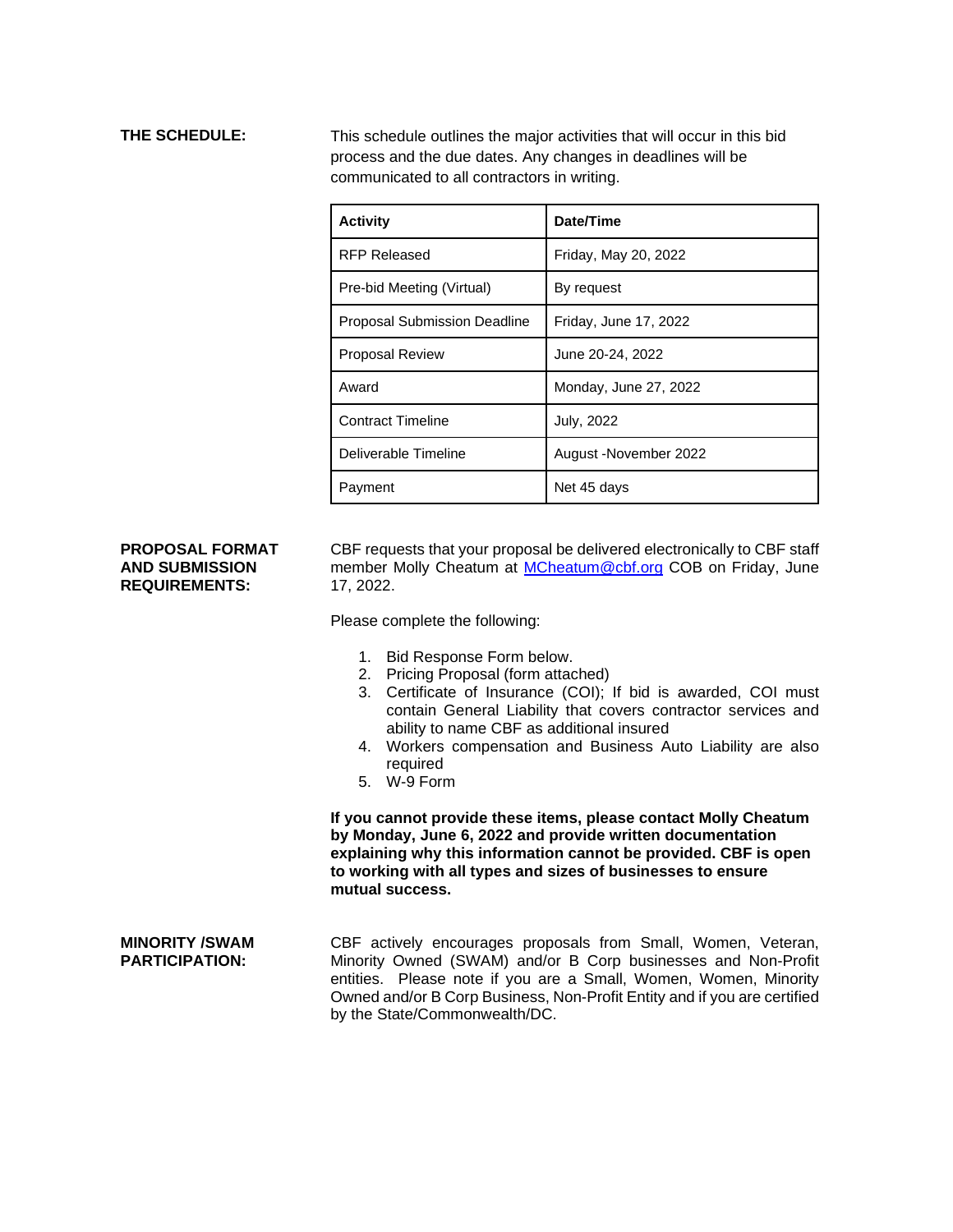# **BID RESPONSE FORM**

### **Please complete the following information for your response:**

- 1. The name and full contact information of your company and, if applicable, any other entity comprising your team: [Attach resumes of individuals involved.]
- 2. List and describe three projects completed within the previous five years that are relevant to this project. If the relevance is not immediately obvious, please describe briefly the relationship as you see it: [Attach additional information as appropriate.]
- 3. List three client references and their contact information for whom you or your team members have completed work similar to that described in this RFP:
- 4. Include basic information and history about the business entity, financial information, technical capability, trainings, and any other information you feel is important for us to know.
- 5. Fee Proposal, detailed to the greatest extent possible cost for service: hourly rates (if applicable), typical direct out-of-pocket costs such as travel reimbursement, copies, mailings etc., and any other anticipated expenses that you foresee:
- 6. CBF works with the PA DCNR Correctional Conservation Collaborative Program, as a contractor would you be amiable to providing work opportunities to graduates of this program in the form of an apprenticeship or other opportunity? If so, how? Do you already provide similar opportunities to at-risk communities?
- 7. Additional information, such as you/your team member's particular experiences, training, and/or academic background(s) that may make you uniquely qualified for this position: